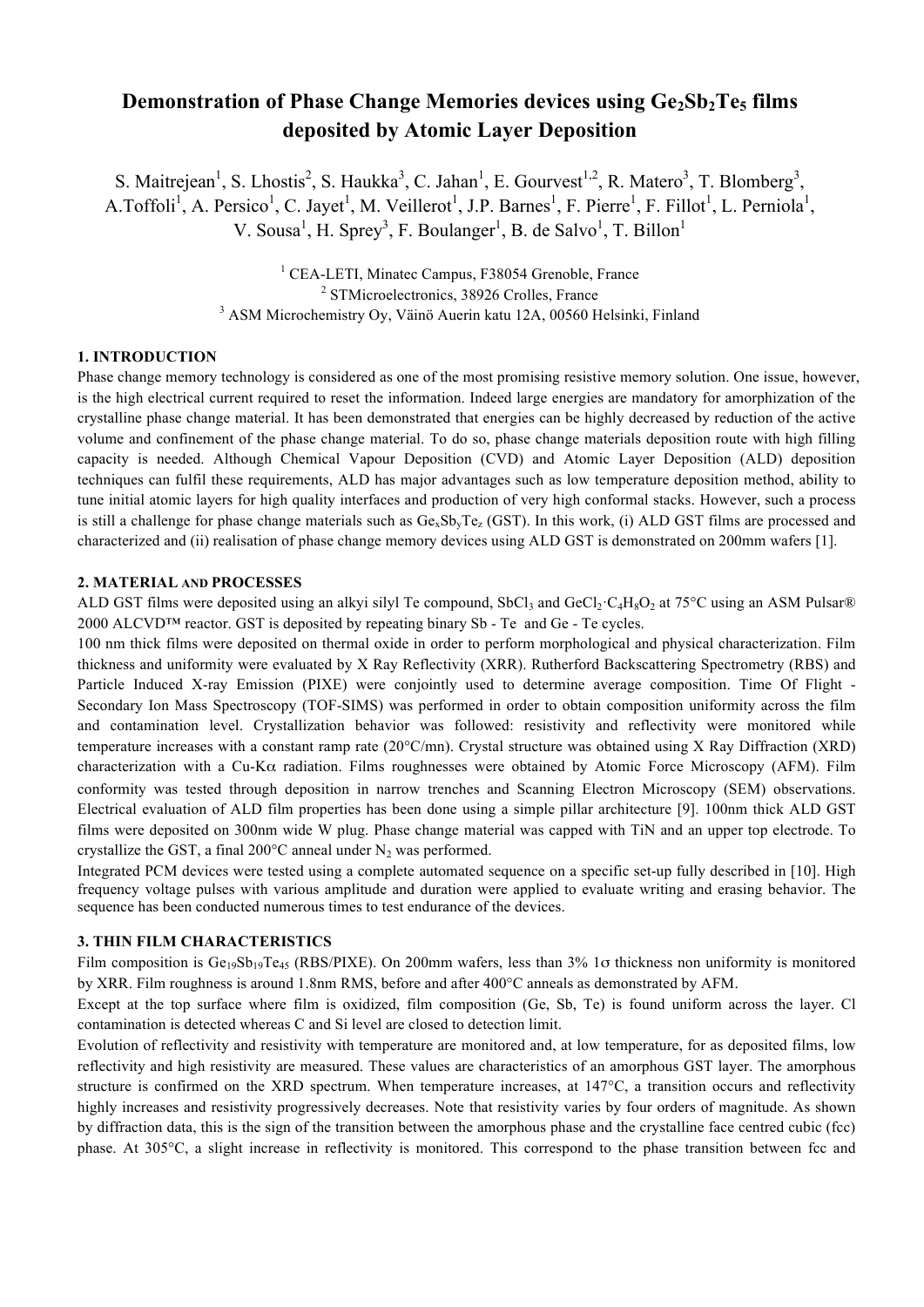hexagonal compact (hc)  $Ge_2Sb_2Te_5$  phase. It is worth noting that this crystallisation behaviour is similar to the one observed for a  $Ge_2Sb_2Te_5$  film deposited by classical sputtering [11].

## **4. MEMORY DEVICES CHARACTERIZATION**

The conditions of electrical amorphization of PCM cells were studied: on cells which are initially crystalline (SET state), resistances were measured after voltage pulses of increasing intensity and constant length (100ns). A clear SET to RESET transition is observed: amorphization occurs for pulse generator voltage as low as 2V.

Using these results, it was possible to study RESET to SET transition: a first amophization pulse is carried out. After this amorphization step, a voltage pulse of various intensity and duration is done. Then, resistance is measured. A more complete crystallization is observed for 1000ns long pulses: the resistance variation is higher than one order of magnitude. No crystallization occurs with 25ns long pulses. The 100ns pulses present an intermediate situation.

Finally, the endurance of these PCM cells was investigated: up to  $10<sup>6</sup>$  cycles can be performed with a very stable resistance for SET and RESET states.

## **5. CONCLUSION**

The development and integration of  $Ge_2Sb_2Te_5$  thin films deposited by ALD was performed. The layers present the targeted composition, a nice uniformity on 200mm wafers, a low roughness, a high conformity and a classical phase change behavior. As expected, the resistivity variation between the as deposited amorphous layer and the crystalline structure is of 4 orders of magnitude.

Finally, these films were successfully integrated in pillar PCM cells. The cell switching between low resistive and high resistive state was obtained during  $10<sup>6</sup>$  cycles without degradation.

This work demonstrates the feasibility of Phase Change Memory cells using GST deposited by ALD on 200mm wafers.

### **ACKNOWLEDGEMENTS**

The authors want to acknowledge B. Hyot, A. Fantini, A. Bastard (CEA Leti) and C. Vallée (CNRS LTM) for fruitful discussions and help during experiments. This works is carried out within the MaxCaps project (2T210 - European Medea+ framework).

#### **REFERENCES**

- [1] S. Maitrejean, S. Lhostis, S. Haukka, C. Jahan, E. Gourvest, R. Matero et al., *IEEE 2011 International Interconnect Technology Conference, 2011 Europeen workshop on Materials for Advanced Metallization (IITC- MAM 2011 joint conference), Ed. IEEE, Piscataway, NJ, USA: 2011; pp 71*.
- [2] G.W. Burr, B.N. Kurdi, J.C. Scott, C.H. Lam, K. Gopalakrishnan, and R. S. Shenoy, *IBM J. Res. Dev.,* vol. 52, pp. 449-464, 2008.
- [3] H. Goronkin and Y. Yang, *MRS Bull.,* vol. 29, pp. 805-808, 2004
- [4] G.W. Burr et al. *J. Vac. Sci. Technol. B,* vol. 28, pp. 223-262, 2010.
- [5] Y.C. Chen et al. "Ultra-Thin Phase-Change Bridge Memory Device Using GeSb," in *IEEE International Electron Devices Meeting, 2006. IEDM '06.* , 2006, pp. 777-780.
- [6] J.I. Lee et al. "Highly Scalable Phase Change Memory with CVD GeSbTe for Sub 50nm Generation," in *2007 IEEE Symposium on VLSI Technology,*  2007, pp. 102-103.
- [7] I.S. Kim et al. "High performance PRAM cell scalable to sub-20nm technology with below 4F2 cell size, extendable to DRAM applications," in *2010 Symposium on VLSI Technology (VLSI)*, 2010, pp. 203-204.
- [8] M. Ritala et al. *Microelectron. Eng.,* vol. 86, pp. 1946-1949, 2009.
- [9] L. Perniola et al. *IEEE Elec. Dev. Lett,* vol. 31, pp. 488-490, 2010.
- [10] A. Toffoli et al. "Highly automated sequence for Phase Change Memory test structure characterization," in *2010 IEEE International Conference on Microelectronic Test Structures (ICMTS),* 2010, pp. 38-42.
- [11] A. Fantini et al. "Comparative Assessment of GST and GeTe Materials for Application to Embedded Phase-Change Memory Devices," in *IEEE International Memory Workshop IMW '09.* , 2009, pp. 66-67.

# **Short CV**

**Sylvain Maîtrejean** has been in the staff of CEA Leti (Minatec Campus) since 2000. Within the Silicon Technologies Department, he is the manager of the Advanced Material Deposition laboratory. Before joining LETI, he hold a master's degree in physics and material science at the Grenoble National Engineering School for Physics (ENSPG) in 1996. In 2000, he received a Ph.D. in physical metallurgy from the National Polytechnic Institute of Grenoble (Grenoble-INP).